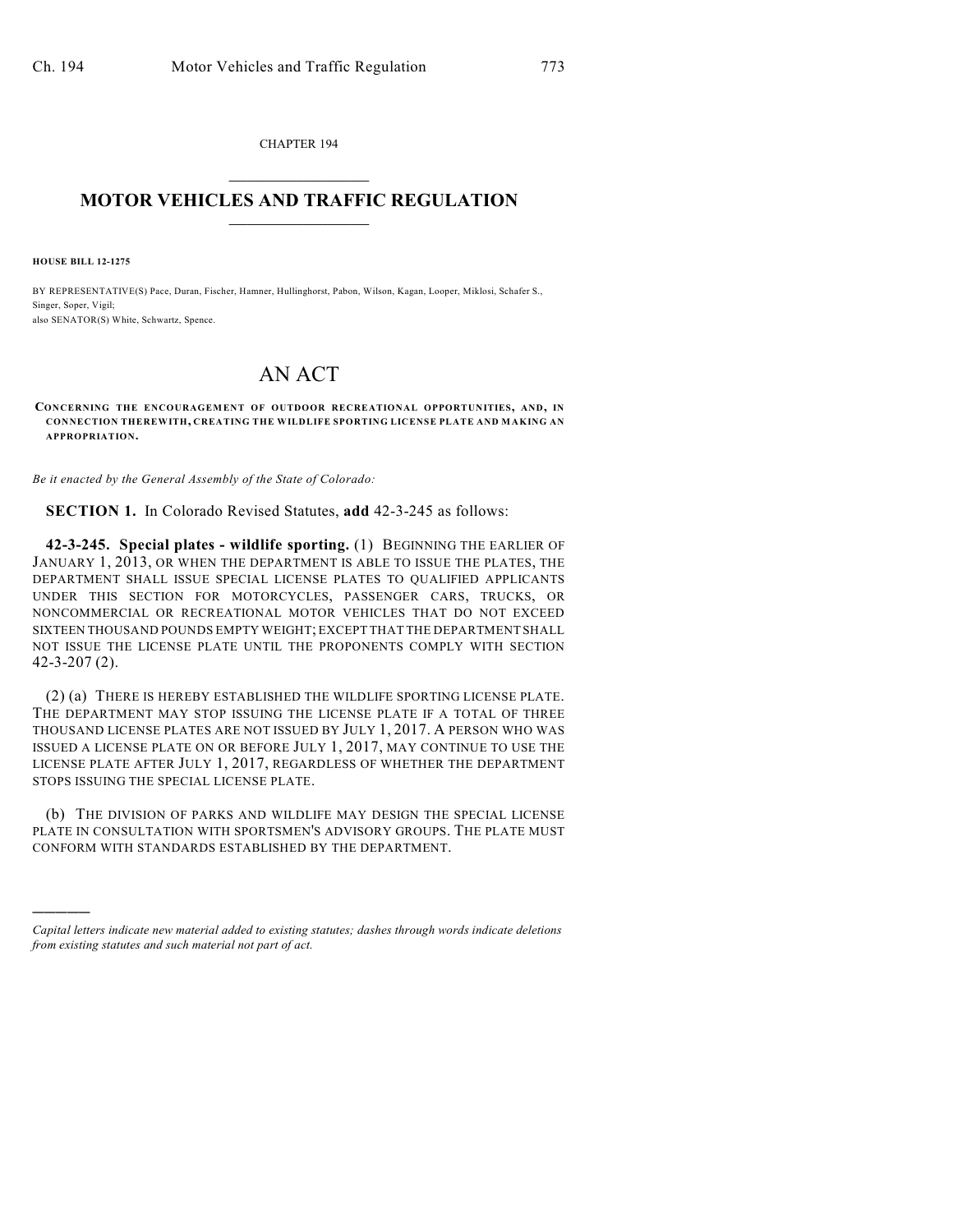(3) A PERSON MAY APPLY FOR A WILDLIFE SPORTING LICENSE PLATE IF THE PERSON PAYS THE TAXES AND FEES REQUIRED UNDER THIS SECTION.

(4) (a) THE AMOUNT OF THE TAXES AND FEES FOR SPECIAL LICENSE PLATES UNDER THIS SECTION IS THE SAME AS THE AMOUNT OF THE TAXES AND FEES SPECIFIED FOR REGULAR MOTOR VEHICLE LICENSE PLATES; EXCEPT THAT THE DEPARTMENT SHALL COLLECT THE FOLLOWING FEES:

(I) A ONE-TIME, TWENTY-FIVE-DOLLAR FEE FOR ISSUANCE OR REPLACEMENT OF THE LICENSE PLATE, WHICH FEE THE DEPARTMENT SHALL TRANSMIT TO THE STATE TREASURER, WHO SHALL CREDIT THE SAME TO THE HIGHWAY USERS TAX FUND CREATED IN SECTION 43-4-201, C.R.S.;

(II) A ONE-TIME, TEN-DOLLAR FEE FOR ISSUANCE OR REPLACEMENT OF THE WILDLIFE SPORTING LICENSE PLATE, WHICH FEE THE DEPARTMENT SHALL TRANSMIT TO THE STATE TREASURER, WHO SHALL CREDIT THE SAME TO THE WILDLIFE CASH FUND CREATED IN SECTION 33-1-112, C.R.S.; AND

(III) AN ANNUAL TWENTY-FIVE-DOLLAR RENEWAL FEE, WHICH THE DEPARTMENT SHALL TRANSMIT TO THE STATE TREASURER, WHO SHALL CREDIT THE SAME TO THE WILDLIFE CASH FUND CREATED IN SECTION 33-1-112, C.R.S.; EXCEPT THAT THE DEPARTMENT AND ITS AUTHORIZED AGENTS MAY RETAIN THE PORTION OF THE FEE NECESSARY TO OFFSET IMPLEMENTING THIS SUBPARAGRAPH (III), UP TO A MAXIMUM OF TWO DOLLARS.

(b) THE DIVISION OF PARKS AND WILDLIFE SHALL USE THE MONEY FROM FEES PAID UNDER SUBPARAGRAPHS (II) AND (III) OF PARAGRAPH (a) OF THIS SUBSECTION (4) FOR THE FOLLOWING PURPOSES:

(I) PROVIDING GRANTS TO CREATE AND ENHANCE SHOOTING RANGES AND AREAS THROUGHOUT COLORADO TO INCREASE PUBLIC RECREATIONAL SHOOTING OPPORTUNITIES, INCLUDING HUNTER EDUCATION, MARKSMANSHIP TRAINING, AND YOUTH SHOOTING;

(II) PROVIDING GRANTS TO LOCAL AND COUNTY GOVERNMENTS, PARK AND RECREATION DEPARTMENTS, WATER DISTRICTS, ANGLING ORGANIZATIONS, AND OTHERS FOR PROJECTS TO IMPROVE FISHING OPPORTUNITIES IN COLORADO.

(5) AN APPLICANT MAY APPLY FOR PERSONALIZED WILDLIFE SPORTING LICENSE PLATES. UPON PAYMENT OF THE ADDITIONAL FEE REQUIRED BY SECTION 42-3-211 (6) (a) FOR PERSONALIZED LICENSE PLATES, THE DEPARTMENT MAY ISSUE THE PLATES IF THE APPLICANT COMPLIES WITH SECTION 42-3-211. IF AN APPLICANT HAS EXISTING PERSONALIZED LICENSE PLATES FOR A MOTOR VEHICLE, THE APPLICANT MAY TRANSFER THE COMBINATION OF LETTERS OR NUMBERS TO A NEW SET OF WILDLIFE SPORTING LICENSE PLATES FOR THE VEHICLE UPON PAYING THE FEE REQUIRED BY SECTION 42-3-211 (6) (a) AND UPON TURNING IN THE EXISTING PLATES TO THE DEPARTMENT. A PERSON WHO HAS OBTAINED PERSONALIZED WILDLIFE SPORTING LICENSE PLATES UNDER THIS SUBSECTION (5) SHALL PAY THE ANNUAL FEE IMPOSED BY SECTION 42-3-211 (6) (b) FOR RENEWAL OF THE PERSONALIZED PLATES. THE FEES UNDER THIS SUBSECTION (5) ARE IN ADDITION TO ALL OTHER APPLICABLE TAXES AND FEES.